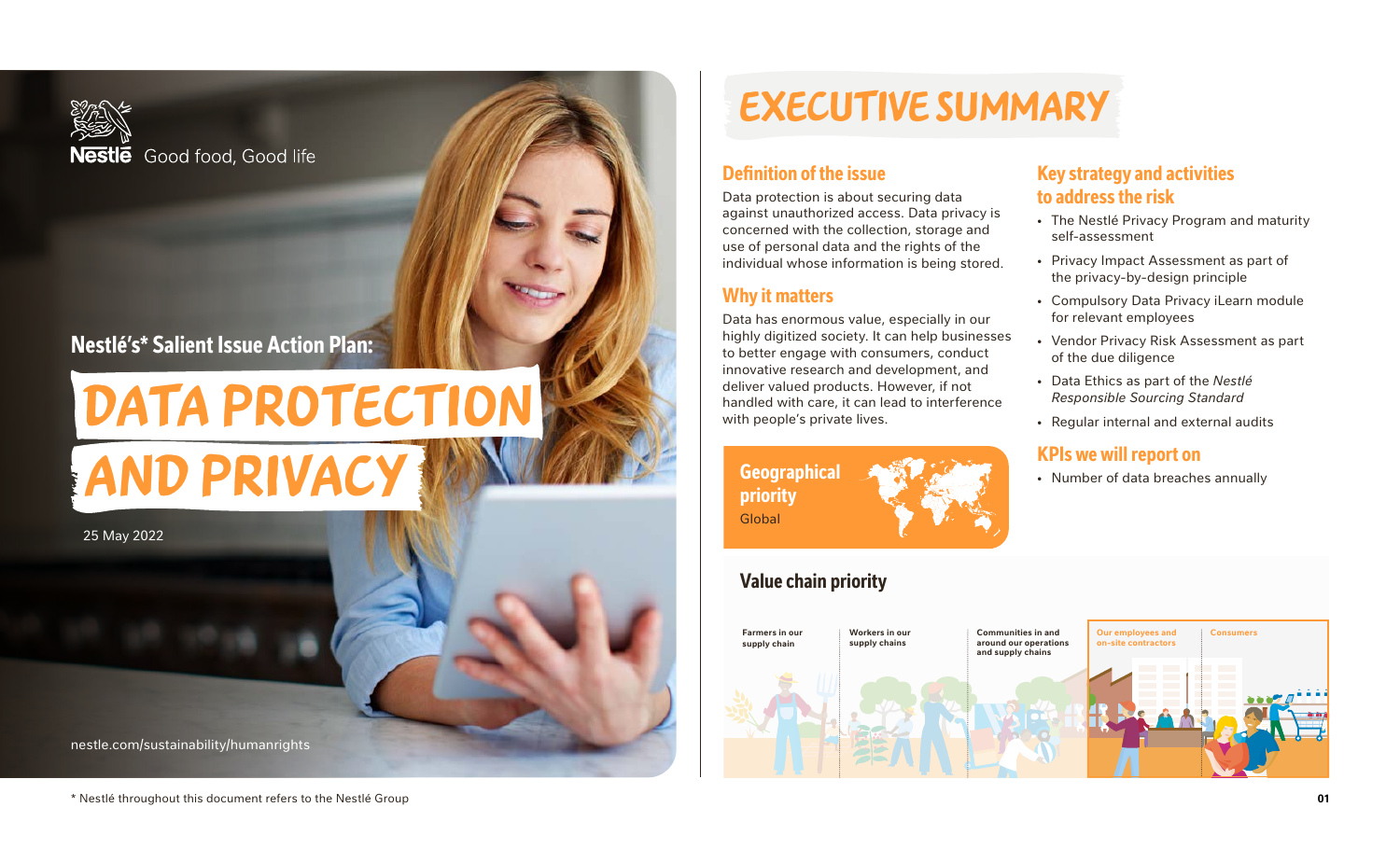# **BACKGROUND**

### **What we are talking about**

**Data protection** is about securing data against unauthorized access.

**Data privacy** is concerned with the collection, storage and use of personal data and the rights of the individual whose information is being stored.

### **Why it matters**

The digital age and technological advancements have made data a key asset for businesses. It can help organizations better engage with consumers, conduct innovative research and development, and deliver valued products. However, if not handled with care, it can lead to interference with people's private lives.

The law protects the fundamental right to privacy and provides people with greater autonomy over the way their data is collected and used. It also sets baseline standards for what companies can and cannot do with data.

There is a clear and growing trend for established data protection and privacy laws to be strengthened (such as the EU's GDPR), and for countries without laws to create new law. There is also a trend of greater consumer, investor, customer and regulator expectations in respect of privacy, data protection and how data is being used by corporations.

In addition, data ethics is becoming an area of increasing social and regulatory focus. Data ethics is about not only doing what is legal with data, but also what is right. In the digital age, where data and technology are inextricably linked, it is ethics rather than law that will guide us on how to use data. It is not only the "what" but the "how." Data ethics and ethical data management is critical in this emerging world of the digital economy.

### **Why this issue is relevant and important for us**

At Nestlé, our values are rooted in respect: respect for ourselves and respect for others, including respect for the privacy of individuals. This commitment to privacy is reflected in the *[Corporate Business Principles](https://www.nestle.com/sites/default/files/asset-library/documents/library/documents/corporate_governance/corporate-business-principles-en.pdf)*. Through this commitment, we, as Nestlé, strive to be trusted for our privacy practices and to succeed in the digital reality by living up to the changing expectations of our stakeholders.

With more data comes greater responsibility in protecting that data. Nestlé prides itself on being a company that is trusted by its

consumers, employees and business partners. When our consumers trust us, they are likely to share more personal data with us, allowing us to know them better, and to deliver greater personalization and enhanced user experience. This is in line with our digital and e-business ambitions and reflected in the Nestlé Privacy Program, and applies to all Nestlé entities across the world, even if local law is more lenient.

### **The challenges in addressing this risk**

Nestlé is a multinational company operating in almost all jurisdictions. This means we are subject to many laws and regulations, sometimes conflicting. This can make day-to-day working processes extraordinarily complex.

We believe that the most effective approach is to have privacy legislation that is based on internationally recognized data protection principles and promotes transparency in data use practices.

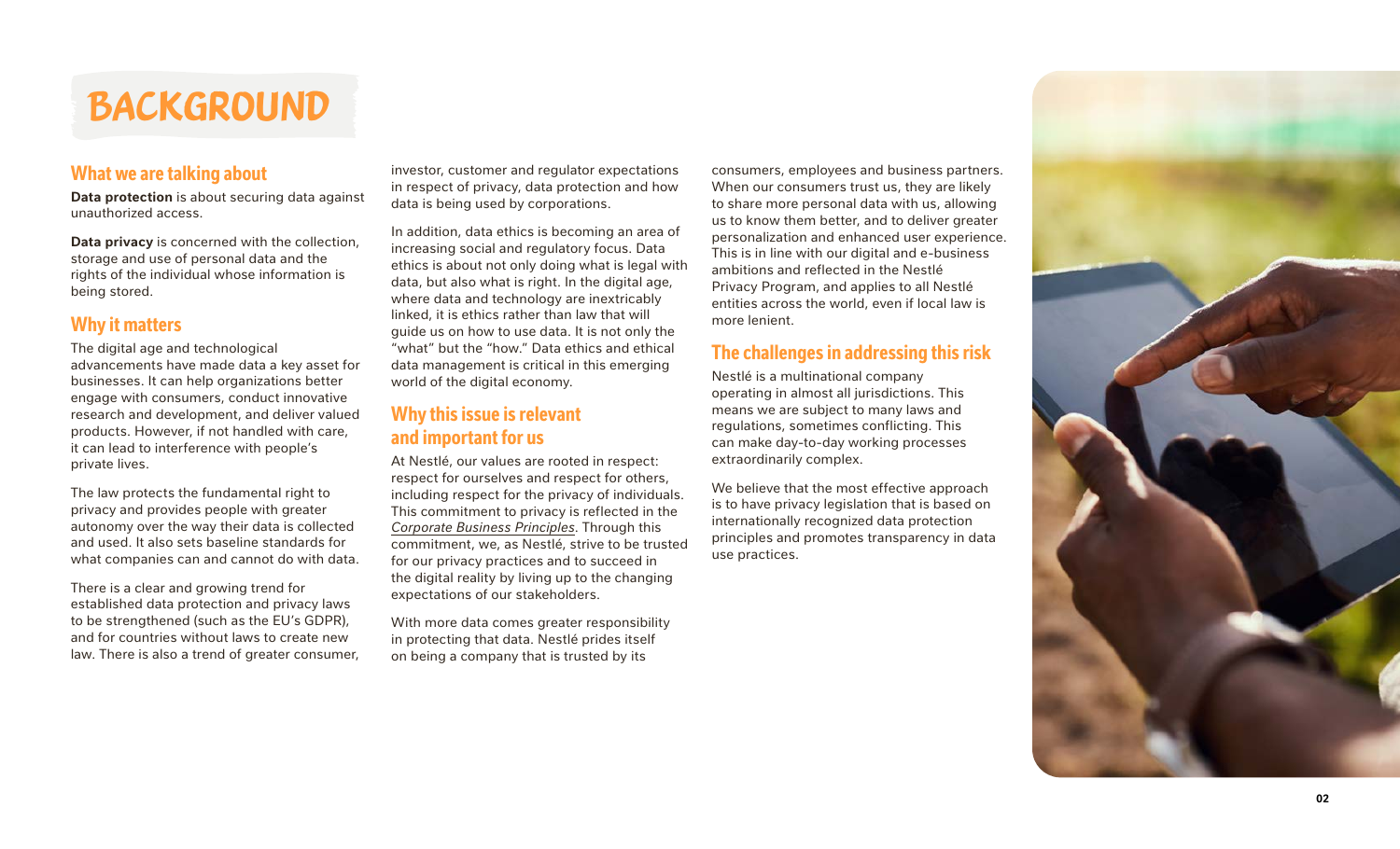# Nestlé's vision and approach

We avoid using data and technology in ways that are unethical or could lead to discrimination, exploitation or cause harm. We are committed to the ethical use of data based on the following principles: (i) Environmental and Social Wellbeing, (ii) Transparency, (iii) Diversity, Non-Discrimination and Fairness, (iv) Privacy and Security, (v) Accountability and (vi) Technical Robustness. Our commitment to data ethics is reflected in the *[Nestlé Data](https://www.nestle.com/sustainability/human-rights/data-protection-privacy)  Ethics [Framework](https://www.nestle.com/sustainability/human-rights/data-protection-privacy)*.

We will continue playing our part in helping to protect the personal data of our consumers, employees and business partners through monitoring new data protection and privacy laws worldwide, collective actions and engagement with all relevant stakeholders to improve our standards.

### **Our vision and approach**

As part of Nestlé's vision and ambition for data, we have made numerous commitments to process and protect the personal data of all our stakeholders in a compliant way. Our Privacy Program reinforces this commitment.

Nestlé is committed to respecting the rights of individuals in relation to their personal data. We recognize the right to privacy as a fundamental human right. We believe that maintaining the trust of our consumers, employees and business partners, and managing their data responsibly, are of critical importance.

The Nestlé Privacy Program ensures that privacy is embedded into our business operations and that the personal data we collect is processed lawfully and fairly, is kept secure against unauthorized processing, unlawful or accidental destruction, loss or misuse, and is deleted when it is no longer required.

We aim to prevent and address privacy issues wherever they occur within the Nestlé Group and our vendors. If we receive reports of data incidents, we investigate allegations and take action if there is evidence of wrongdoing.

We strive to be transparent with individuals in relation to how we process their data, and to provide them with meaningful control over how their personal data is collected and used, including responding to their requests and complaints.

The Nestlé Privacy Program is the way we address the issue. It comprises:

- **• Nestlé Privacy Policy** that defines a commitment to privacy and sets out key principles such as (i) privacy-by-design, (ii) processing for specific purposes, (iii) lawful, fair and transparent processing, (iv) properly managing personal data, (v) rights of individuals and (vi) security of personal data.
- **• Nestlé Privacy Standard** that supplements the Nestlé Privacy Policy, reflects the Nestlé Group's commitment to respect privacy and sets out the data privacy standards for how personal data is processed by the Nestlé Group. It covers the personal data of Nestlé's consumers, employees and other individuals (e.g., individual employees of customers, suppliers and service providers).
- **• Record Retention & Destruction Standard** applies to all records generated in the course of the operations of the Nestlé Group that we hold or have control over.
- The appointment of a **Group Data Protection Officer** and **Data Protection Champions** in the markets and businesses. Having the right people in place to address data protection and privacy matters is an integral part in protecting the employee, consumer and customer data of Nestlé.
- Compulsory **Data Privacy iLearn** module for relevant employees.
- Our vendors who process personal data are subject to the **Vendor Privacy Risk Assessment** as part of data privacy compliance and vendor management. It is important for Nestlé to ensure proper third-party management and vendor compliance with data protection standards.

In addition, all our suppliers must follow our *[Responsible Sourcing Standard](https://www.nestle.com/asset-library/documents/library/documents/suppliers/nestle-responsible-sourcing-standard-english.pdf)*, which sets out the requirements that we ask our suppliers to adhere to at all times when doing business with us, including data protection, confidentiality and privacy. We also incorporated a *[Data Ethics](https://www.nestle.com/sites/default/files/2021-06/nestle-responsible-sourcing-standard-data-ethics-addendum.pdf)  [Addendum](https://www.nestle.com/sites/default/files/2021-06/nestle-responsible-sourcing-standard-data-ethics-addendum.pdf)* into the *Nestlé Responsible Sourcing Standard*.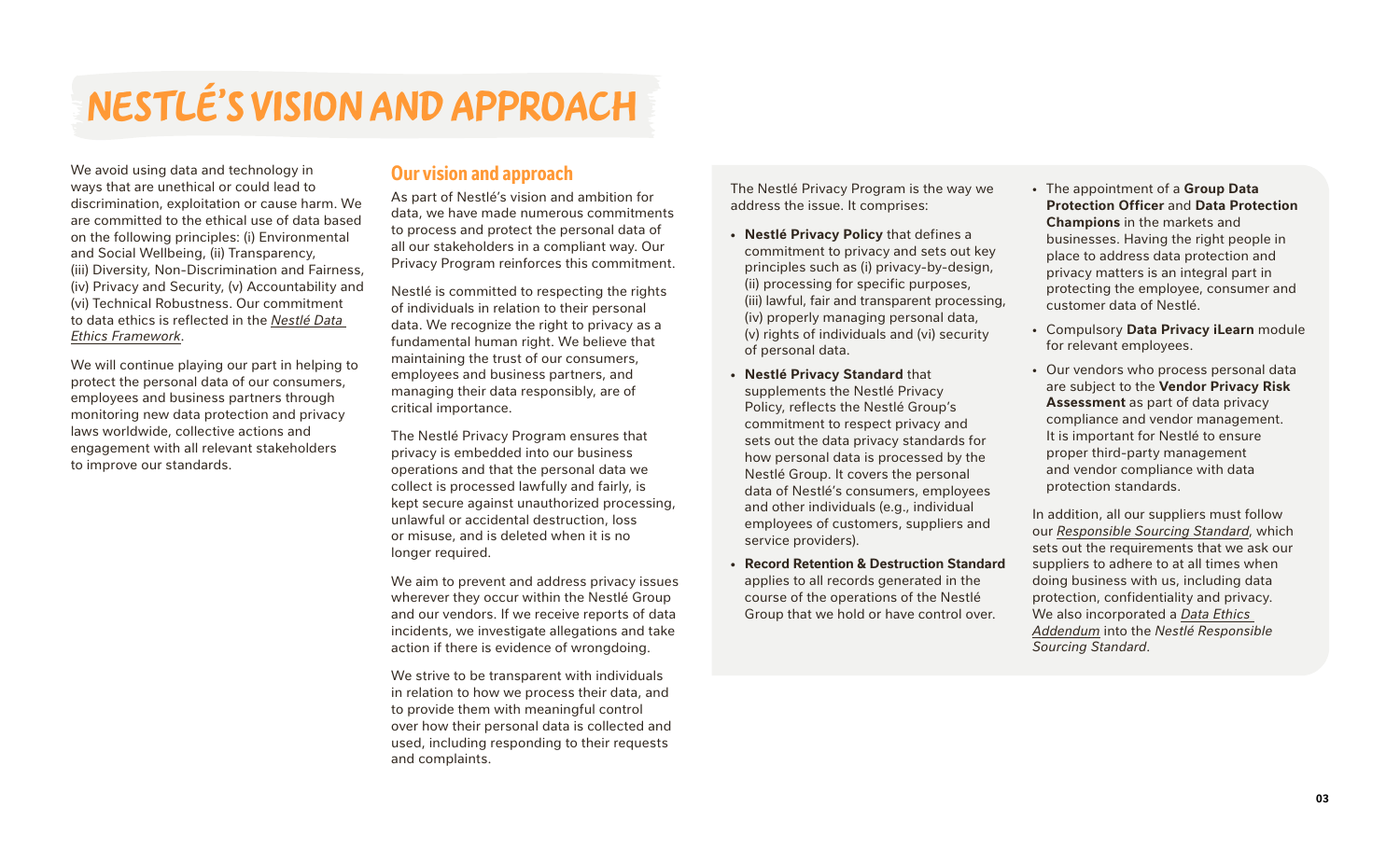# 2022–2025 Action Plan



The "severity" of the issue on the heatmap represents the measures of a risk. It is linked to potential fines and corporate reputation. In the case of data privacy, the risk is significant. "Likelihood" represents the possibility of a risk to occur. Although we may have all data privacy controls in place, a potential data breach can happen.

In order to mitigate the risk, we use the following tools:

- Maturity self-assessment
- Privacy Impact Assessment as part of privacy-by-design principle
- Vendor Privacy Risk Assessment
- Internal and external audits

# **Address: Our priority actions**

#### **Nestlé: Taking action within our value chain**

- Regular Vendor Privacy Risk Assessment as part of due diligence
- Close collaboration on data breaches with our vendors (if applicable), as well as local authorities
- Data breach procedure with internal security team includes root cause analysis of every data incident
- Training for employees on how to protect personal data and report potential data breaches

#### **Collective action: Helping tackle root causes with all relevant stakeholders**

Data breaches may happen due to cybersecurity threats or human errors in every company. We are committed to better understanding and helping tackle the root causes of this serious issue in close collaboration with internal security teams and vendors (if applicable), as well as local authorities.

We take an active role in the development of the regulations, policies and programs that are needed to make our vision a reality, including through industry associations we are part of:

- Center for Information Policy Leadership (CIPL) – a global privacy and data policy association working with industry leaders, regulatory authorities and policymakers to develop global solutions and best practices for privacy and responsible use of data to enable the modern information age.
- World Federation of Advertisers (WFA) – helps set standards for responsible marketing communications worldwide and encourages leadership initiatives that go beyond compliance with existing industry standards.
- International Association of Privacy Professionals (IAPP) – a not-for-profit association with an objective to provide a forum for privacy professionals to share best practices, track trends and advance privacy management issues.
- European Round Table for Industry (ERT) – advocates policies that underpin the values of freedom, tolerance, equality and openness.

#### **Grievance mechanism**

- If individuals are concerned about Nestlé's use of their personal data, they can contact the Nestlé Group Data Protection Office or local markets by using the contact details included in our [privacy notice](https://www.nestle.com/aboutus/businessprinciples/privacy/privacy-notice), which is available on all Nestlé websites.
- Concerns can also be raised via our [Speak Up](https://www.nestle.com/aboutus/businessprinciples/report-your-concerns) platform.

## **Monitor and report on KPIs, overall performance and challenges**

### **Monitor**

- Maturity self-assessments
- Internal and external audits

#### **Report on KPIs**

• Data breaches are reported in our annual *Creating Shared Value and Sustainability* report

**We take an active role in the development of the regulations, policies and programs that are needed to make our vision a reality**